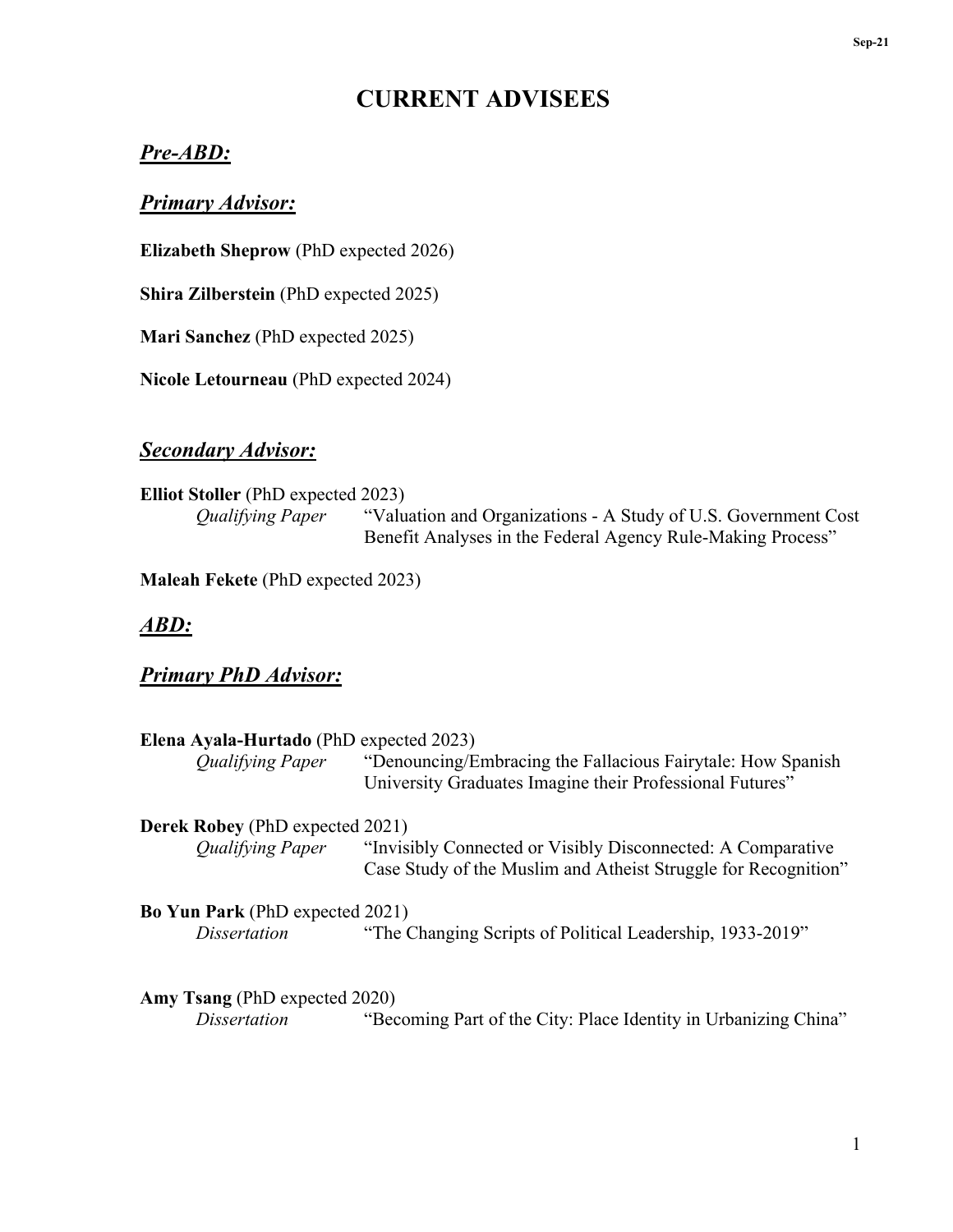## *Member of Dissertation Committee:*

| Victoria Asbury (PhD expected 2022)         |                                                                       |
|---------------------------------------------|-----------------------------------------------------------------------|
| <i>Dissertation</i>                         | "Immigration Discourse, Group Boundaries, and Resource<br>Allocation" |
| <b>Allison Daminger</b> (PhD expected 2022) |                                                                       |
| <i>Dissertation</i>                         | "Class, Gender, and Cognitive Labor Inequalities"                     |
| Laura Adler (PhD expected 2021)             |                                                                       |

*Dissertation* "What's a Job Candidate Worth? Pay-Setting and Gender Inequality after the 'Salary History Ban'"

## **PAST ADVISEES**

## *Primary Advisor:* Graduate Students

| Sada Aksartova (Princeton, 2005)        |                                                                                                                                                |
|-----------------------------------------|------------------------------------------------------------------------------------------------------------------------------------------------|
| Current position:                       | Senior Social Science Analyst in International Affairs and Trade<br>at the Government Accountability Office, Washington, D.C.                  |
| Dissertation:                           | "Civil Society from Abroad: U.S. Donors in the Former Soviet<br>Union"                                                                         |
| <b>Christopher Bail</b> (Harvard, 2011) |                                                                                                                                                |
| Current position:                       | Professor of Sociology, Public Policy and Data Science, Duke<br>University                                                                     |
| Dissertation:                           | "Terrified: Emotional Energy, Fringe Movements, and the Public<br>Face of Islam, 2001-2008"                                                    |
| Stefan Beljean (Harvard, 2019)          |                                                                                                                                                |
| Current position:                       | Postdoctoral Fellowship, Max Weber Institute for Sociology,<br>Heidelberg University                                                           |
| Dissertation:                           | "The Pressures of Status Reproduction: Upper-Middle-Class<br>Youth and the Transition to Higher Education in Germany and the<br>United States" |
|                                         | <b>Bethany Bryson</b> (Princeton, 2000) (co-chair with Paul DiMaggio)                                                                          |
| Current position:                       | Associate Professor, Department of Sociology, James Madison<br>University                                                                      |
| Dissertation:                           | "Conflict and Cohesion: Why the Canon Wars Did Not Destroy<br>English Literature"                                                              |
| <b>Matthew Chew (Princeton, 1997)</b>   |                                                                                                                                                |
| Current position:                       | Associate Professor, Department of Sociology, Hong Kong<br><b>Baptist University</b>                                                           |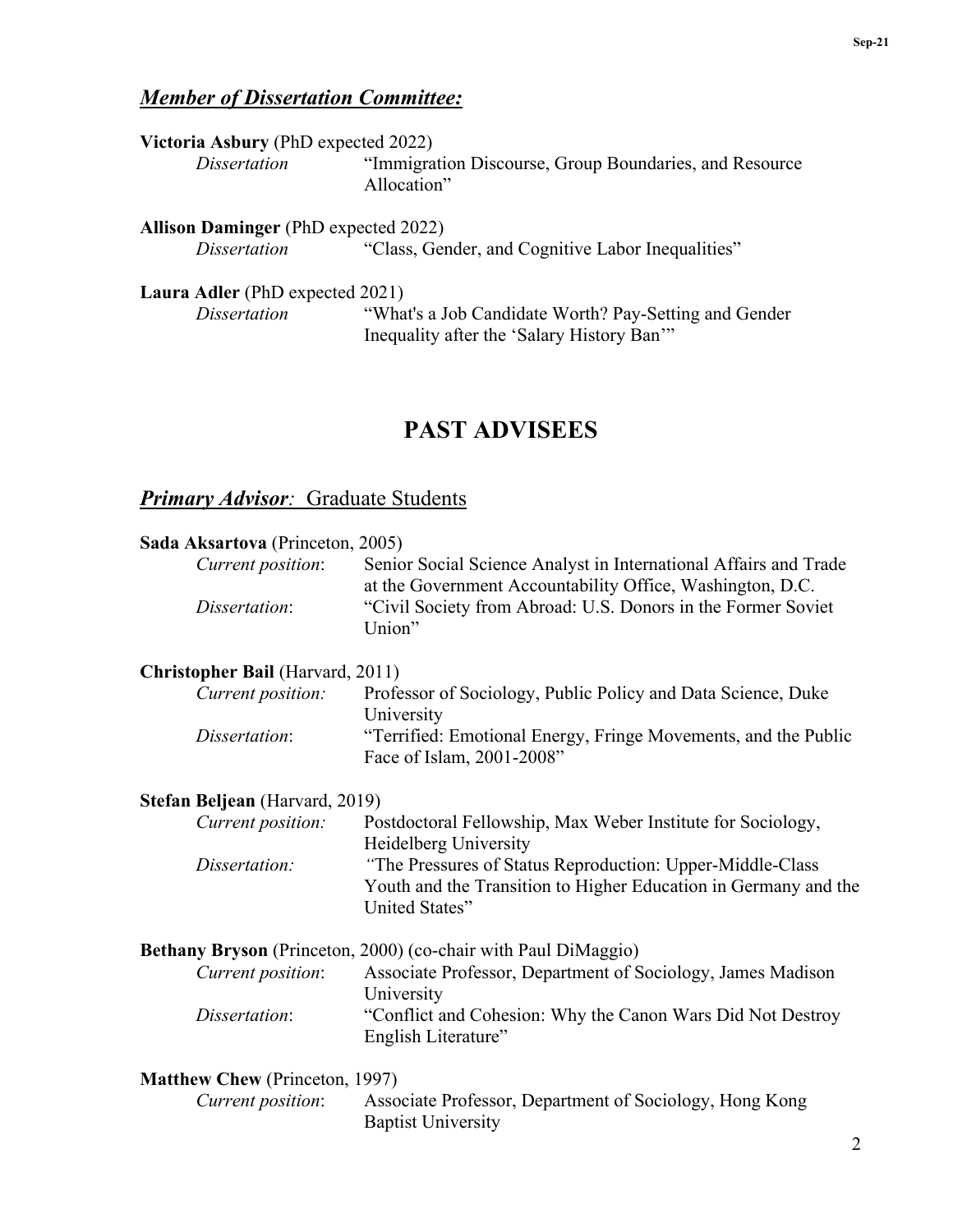| Dissertation:                       | "A Sociological Study of International Cultural Relations:<br>Production of Modern Japanese and Chinese Philosophy in an<br>International Academic Context" |
|-------------------------------------|-------------------------------------------------------------------------------------------------------------------------------------------------------------|
| Current position:                   | Matthew Clair (Harvard, 2018) (co-chair with Devah Pager)<br>Assistant Professor of Sociology and (by courtesy) Law, Stanford<br>University (2019)          |
| Dissertation:                       | "Privilege and Punishment: Unequal Experiences of Criminal<br>Justice"                                                                                      |
| Caitlin Daniel (Harvard, 2017)      |                                                                                                                                                             |
| Current position:                   | Visiting Scholar, Institute for the Study of Societal Issues,<br>University of California, Berkeley                                                         |
| Dissertation:                       | "Cultural and Economic Influences on Parents' Food Choices"                                                                                                 |
| Crystal Fleming (Harvard, 2011)     |                                                                                                                                                             |
| Current position:                   | Associate Professor of Sociology and Africana Studies, Stony<br><b>Brook University</b>                                                                     |
| Dissertation:                       | "Imagining French Atlantic Slavery: A Comparison of Mnemonic<br>Entrepreneurs and Everyday Antilleans in Metropolitan France"                               |
| <b>Nathan Fosse (Harvard, 2011)</b> |                                                                                                                                                             |
| Current position:                   | Research Analyst, Massachusetts Healthy Families Evaluation<br>Project-2 (MHFE-2), Tufts Interdisciplinary Evaluation Research,<br><b>Tufts University</b>  |
| Dissertation:                       | "When Tomorrow is Never Promised: Drug Use, Sexual Health,<br>and Beliefs Toward the Future Among Low-Income Emerging<br>Adults"                            |
| Nina Gheihman (Harvard, 2020)       |                                                                                                                                                             |
| <b>Current Position:</b>            | Postdoctoral Scholar, Haas School of Business, University of<br>California, Berkeley; Co-founder, Plant Futures Initiative                                  |
| Dissertation:                       | "Veganized: How Cultural Entrepreneurs Transformed a Fringe<br>Movement"                                                                                    |
|                                     | Joshua Guetzkow (Princeton, 2004) (co-chair with Bruce Western)                                                                                             |
| Current position:                   | Associate Professor, Institute of Criminology and Department of<br>Sociology, The Hebrew University of Jerusalem                                            |
| Dissertation:                       | "The Carrot and the Stick: An Inquiry into the Relationship<br>between Welfare and Criminal Justice"                                                        |
| Nicole Hirsch (Harvard, 2017)       |                                                                                                                                                             |
| Current position:                   | Research & DEI Consultant                                                                                                                                   |
| Dissertation:                       | "Advocacy and Anti-Racism: How Institutions Shape<br>Organizational Responses to Racially Biased Policing in France<br>and the United States"               |
| <b>Christy Ley</b> (Harvard, 2018)  |                                                                                                                                                             |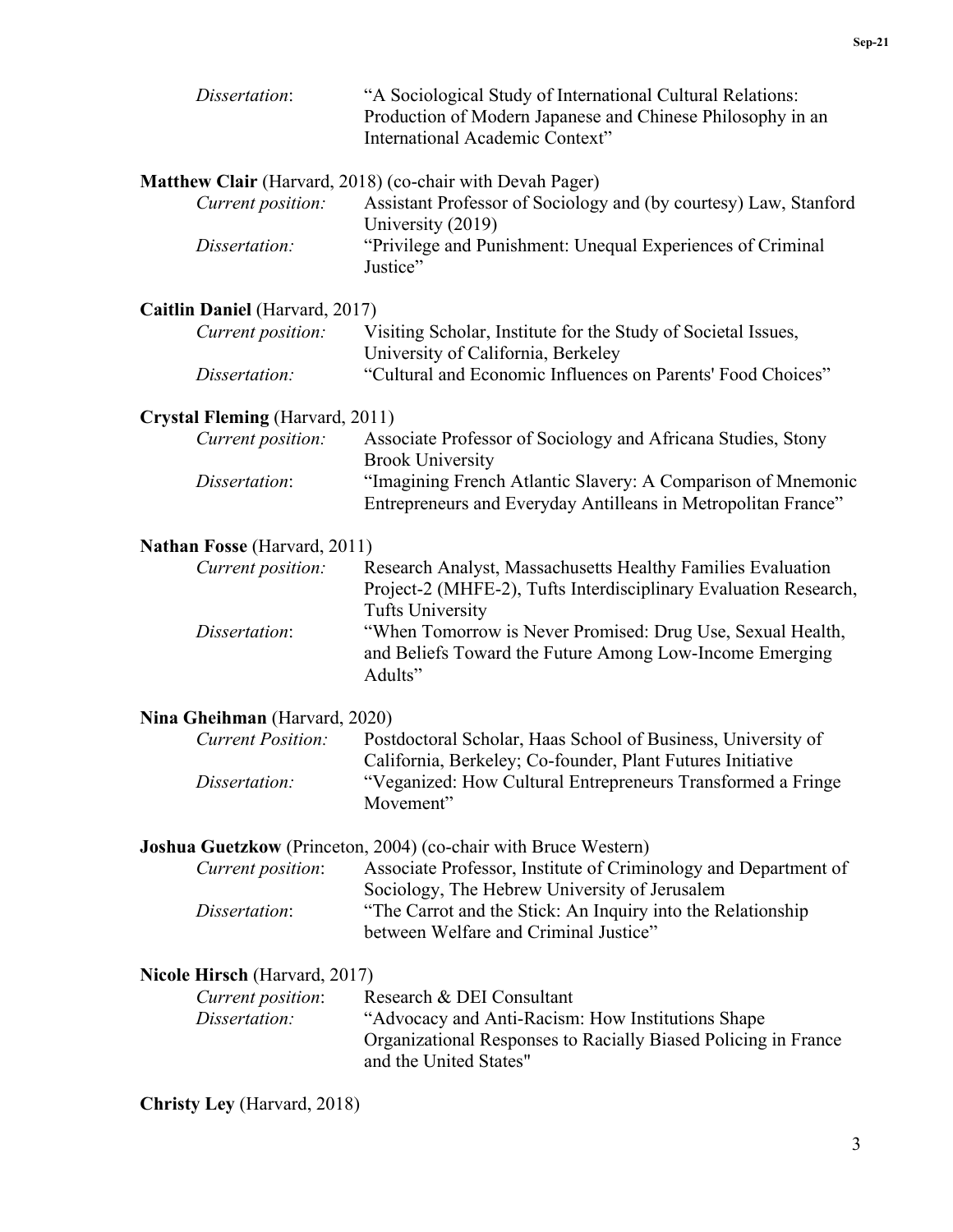| Current position:<br>Dissertation:                                           | Management Analyst (Chief Administrative Office) at US<br>Government Accountability Office, Washington, D.C.<br>"Ambiguous Ideals: Expertise and Morality in an Innovation<br>Supercluster"                                                                                                                            |
|------------------------------------------------------------------------------|------------------------------------------------------------------------------------------------------------------------------------------------------------------------------------------------------------------------------------------------------------------------------------------------------------------------|
| <b>Joyce Liu</b> (Harvard, 2013)<br>Current position:<br>Dissertation:       | Editor, Chinese University Press, Hong Kong<br>"Expertise Diversification and the Transformation of the Field of<br>Contemporary Chinese Art: 1979-2012"                                                                                                                                                               |
| Current position:<br>Dissertation:                                           | Ryann Manning (Harvard, 2017) (dissertation co-chair with Kathleen McGinn)<br>Assistant Professor, Organizational Behaviour, Rotman School of<br>Management, University of Toronto<br>"Organizing for Resilience: Mobilization by Sierra Leonean<br>Diaspora Communities in Response to the 2014-2015 Ebola<br>Crisis" |
| Virág Molnár (Princeton, 2003)<br>Current position:<br>Dissertation:         | Associate Professor of Sociology, The New School for Social<br>Research<br>"Modernity and Memory: The Politics of Architecture in Hungary<br>and East Germany after the Second World War"                                                                                                                              |
| Sabrina Pendergrass (Harvard, 2010)<br>Current position:<br>Dissertation:    | Assistant Professor of African American and African Studies,<br>University of Virginia<br>"Making Moves: Place, Culture, and Stratification in African<br>American Reverse Migration to the Urban South"                                                                                                               |
| Lauren Rivera (Harvard, 2009)<br><b>Current Position:</b><br>Dissertation:   | Professor of Management and Organizations, Kellogg School of<br>Management, Northwestern University<br>"Hiring and Inequality in Elite Professional Service Firms"                                                                                                                                                     |
| <b>Abigail Saguy (Princeton, 2000)</b><br>Current position:<br>Dissertation: | Professor, Department of Sociology, University of California, Los<br>Angeles<br>"Defining Sexual Harassment in France and the United States,<br>1975-1998"                                                                                                                                                             |
| Current position:<br>Dissertation:                                           | <b>Jasmin Aviva Sandelson</b> (Harvard, 2019) (co-chair with Matthew Desmond)<br>Postdoctoral Research Scholar, Justice Lab, Columbia University<br>"Looking Out: Hope, Help, and Friendship Between Poor,<br>Teenaged Girls"                                                                                          |
| Alvaro Santana-Acuña (Harvard, 2014)<br>Current position:                    | Assistant Professor, Department of Sociology, Whitman College                                                                                                                                                                                                                                                          |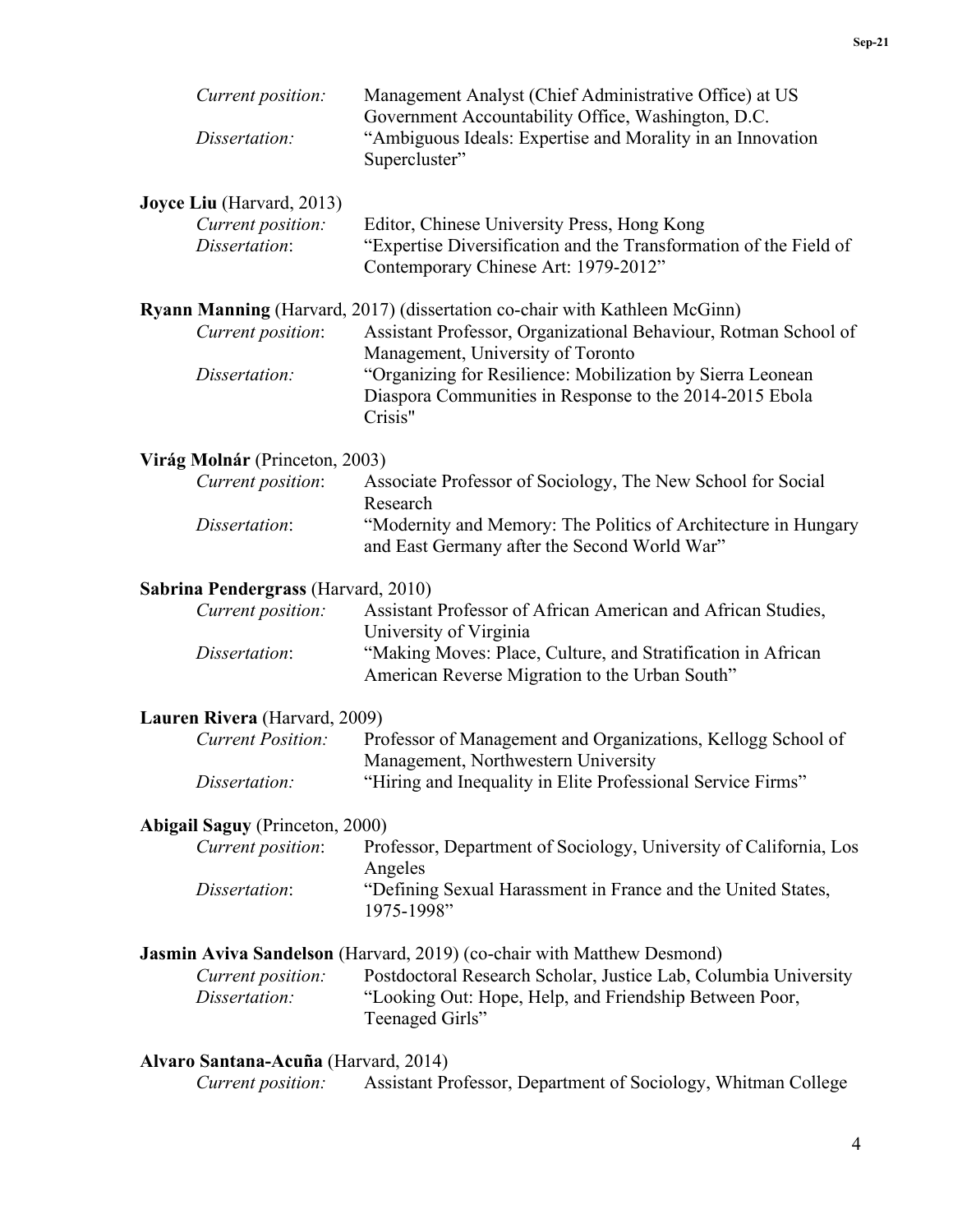| Dissertation:                   | "The Making of a National Cadastre (1763-1807): State<br>Uniformization, Nature Valuation, and Organizational Change in<br>France" |
|---------------------------------|------------------------------------------------------------------------------------------------------------------------------------|
| Graziella Silva (Harvard, 2010) |                                                                                                                                    |
| Current position:               | Associate Professor, Anthropology and Sociology, The Graduate<br>Institute, Geneva                                                 |
| Dissertation:                   | "Re-making Race, Class and Nation: Black Professionals in<br>Brazil and South Africa"                                              |
|                                 | <b>Maureen Waller</b> (Princeton, 1997) (co-chair with Kathryn Edin)                                                               |
| Current position:               | Associate Professor of Policy Analysis and Management, Cornell<br>University                                                       |
| Dissertation:                   | "Redefining Fatherhood: Paternal Involvement, Masculinity, and<br>Responsibility in the 'Other America'"                           |
|                                 |                                                                                                                                    |
|                                 |                                                                                                                                    |

| <b>Chi (Phoenix) Wang</b> (Harvard, 2017) (dissertation co-chair with Bart Bonikowski) |
|----------------------------------------------------------------------------------------|
| In-House Researcher, Metropolitan Police Department,                                   |
| Washington D.C.                                                                        |
| "Discretion, Cognition and Embodiment in Process—Days and                              |
| Nights with 911 Dispatchers"                                                           |
|                                                                                        |

#### **Jessica Welburn Paige** (Harvard, 2011)

| Current position: | Sociologist, RAND Corporation                                 |
|-------------------|---------------------------------------------------------------|
| Dissertation:     | "Managing Instability: Conceptions of Opportunity and Success |
|                   | among African Americans from Middle-Income Households         |
|                   | Homes"                                                        |

## *Secondary Advisor:*

#### **Patricia Banks** (Harvard, 2006)

| <i>Current position:</i> | Associate Professor of Sociology and African-American Studies,  |
|--------------------------|-----------------------------------------------------------------|
|                          | Mount Holyoke College                                           |
| Dissertation:            | "Art Identity and the New Black Middle Class: How Elite Black   |
|                          | Construct Their Identity through the Consumption of Visual Art" |

## **Monica Bell** (Harvard, 2018)

| Current position: | Associate Professor, Yale Law School; Associate Professor of |
|-------------------|--------------------------------------------------------------|
|                   | Sociology, Yale University                                   |
| Dissertation:     | "Essays on Policing, Legal Estrangement, and Urban           |
|                   | Marginality"                                                 |

# **Curtis Chan** (Harvard, 2017)<br>*Current Position*:

Assistant Professor of Management and Organization, Boston College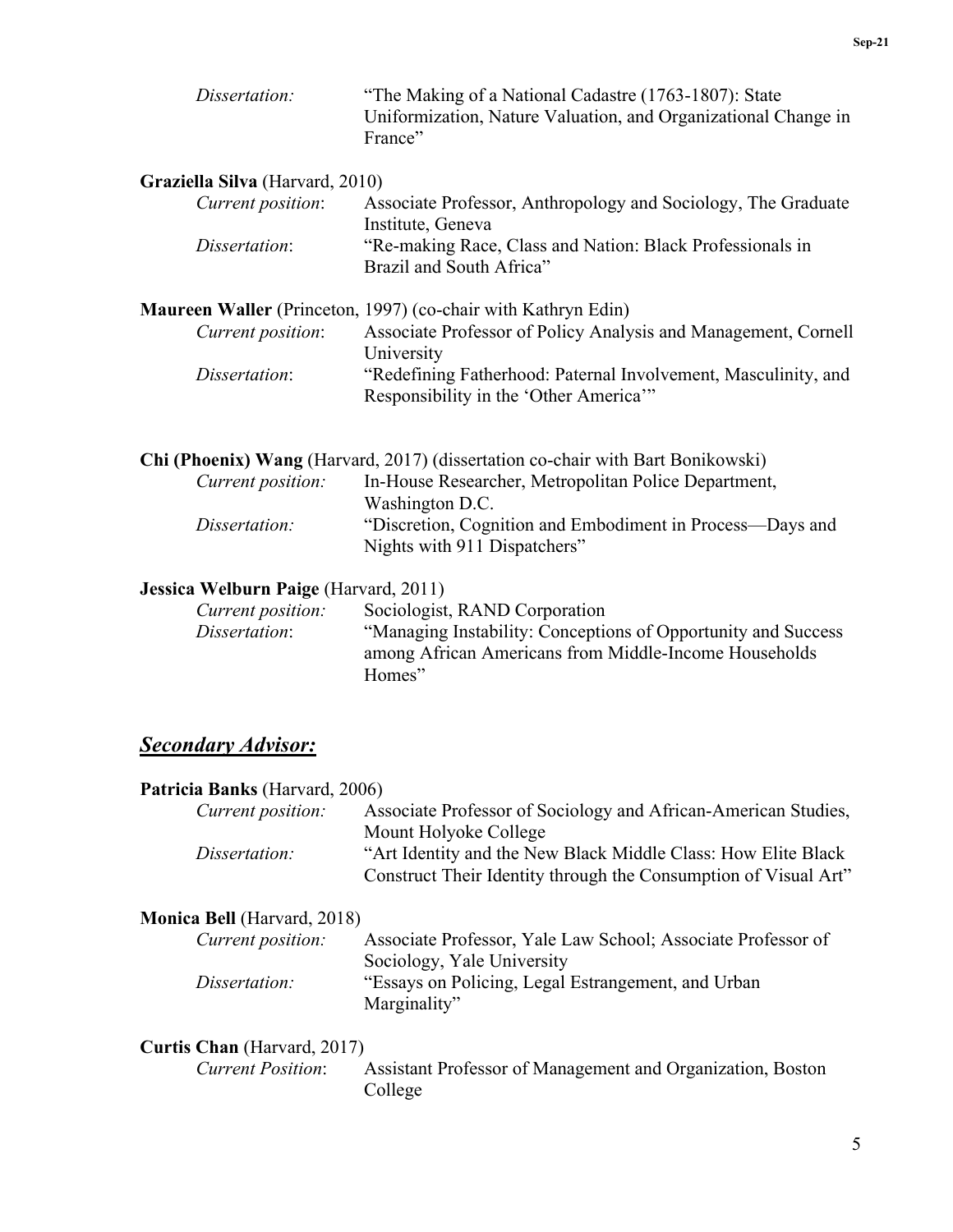| <b>Qualifying Paper:</b>              | "Men and Women of the Administration: Job Task Segregation<br>and Gender Inequality Among Airport Security Screeners"                                              |
|---------------------------------------|--------------------------------------------------------------------------------------------------------------------------------------------------------------------|
| <b>Oana Dan</b> (Harvard, 2012)       |                                                                                                                                                                    |
| Current position:<br>Dissertation:    | Director of Data Science at The Nielsen Company, New York<br>"Political Elite Discourse and Public Opinion about Political<br>Integration in the European Union"   |
| <b>Jeffrey Denis (Harvard, 2011)</b>  |                                                                                                                                                                    |
| Current position:                     | Associate Professor of Sociology; Associate Professor of Social<br>Psychology, McMaster University                                                                 |
| Dissertation:                         | "Canadian Apartheid: Boundaries and Bridges in Aboriginal-Non-<br>Aboriginal Relations"                                                                            |
| Julian Dierkes (Princeton, 2003)      |                                                                                                                                                                    |
| Current position:                     | Associate Professor and Keidanren Chair in Japanese Research<br>Institute of Asian Research, University of British Columbia                                        |
| Dissertation:                         | "Teaching Portrayals of the Nation: Postwar History Education in<br>Japan and the Germanys"                                                                        |
| <b>Timothy Dowd</b> (Princeton, 1996) |                                                                                                                                                                    |
| Current position:                     | Professor, Department of Sociology (Chair), Emory University                                                                                                       |
| Dissertation:                         | "Making the Mainstream Market: Organizational and Musical<br>Change in the US Recording Industry"                                                                  |
| John Evans (Princeton, 1997)          |                                                                                                                                                                    |
| Current position:                     | Professor, Associate Dean of Social Sciences, Co-director of the<br>Institute for Practical Ethics, University of California, San Diego                            |
| Dissertation:                         | "Playing God? Human Genetic Engineering and the<br>Rationalization of Bioethics"                                                                                   |
|                                       | Ruben Gaztambide-Fernandez (Harvard, 2006)                                                                                                                         |
| Current position:                     | Professor, Department of Curriculum, Teaching and Learning,<br>Ontario Institute for the Study of Education, University of<br>Toronto                              |
| Dissertation:                         | "Lives of Distinction: Ideology, Space, and Ritual in Processes of<br>Identification"                                                                              |
| <b>Anthony Jack</b> (Harvard, 2016)   |                                                                                                                                                                    |
| <b>Current Position:</b>              | Junior Fellow, Harvard Society of Fellows; Assistant Professor,<br>Harvard Graduate School of Education; Shutzer Assistant                                         |
| Dissertation:                         | Professor, Radcliffe Institute for Advanced Study<br>"Same Folks, Different Strokes: Class, Culture and the 'New'<br>Diversity at Elite Colleges and Universities" |
| Hanna Katz (Harvard, 2021)            |                                                                                                                                                                    |
| Current position:                     | Management Specialist, Office on Violence Against Women, U.S.<br>Department of Justice                                                                             |
|                                       | 6                                                                                                                                                                  |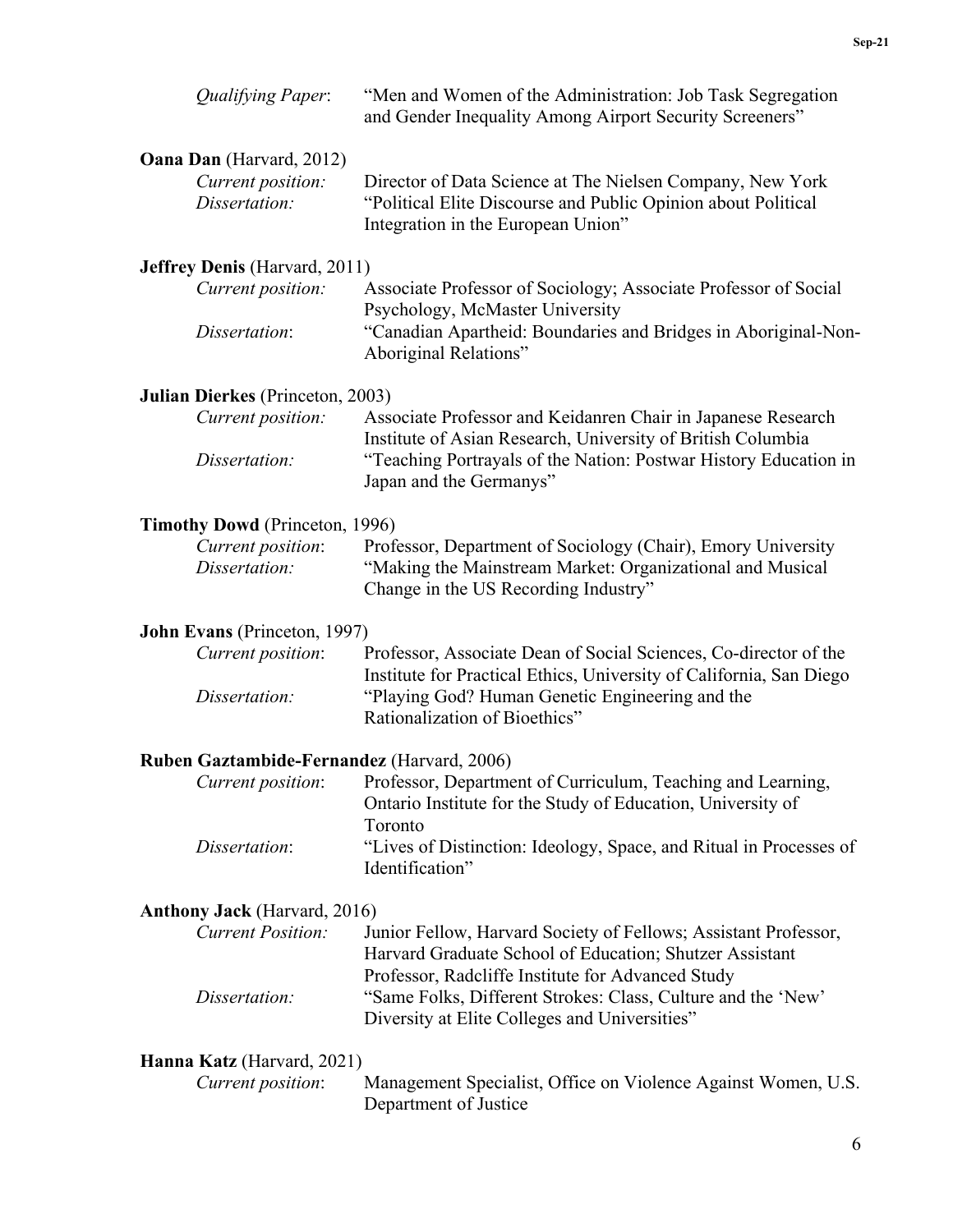| <i>Dissertation</i>                        | "In Loco Parentis: The Boundary Work of Campus Police"                                                                                                     |
|--------------------------------------------|------------------------------------------------------------------------------------------------------------------------------------------------------------|
| <b>Theodore Leenman</b> (Harvard, 2017)    |                                                                                                                                                            |
| Current position:<br>Dissertation:         | Research Consultant at Harder+Company Community Research<br>"Reconceiving Risk: Relational Understandings of Pre-Exposure<br>Prophylaxis and the Down-Low" |
| Kevin Lewis (Harvard, 2012)                |                                                                                                                                                            |
| Current position:                          | Associate Professor of Sociology, University of California, San<br>Diego                                                                                   |
| Dissertation:                              | "Mate Choice on an Online Dating Site"                                                                                                                     |
| <b>Charlotte Lloyd</b> (Harvard, 2019)     |                                                                                                                                                            |
| Current position:                          | Senior Analyst, Abt Associates                                                                                                                             |
| Dissertation:                              | "Managing Indigeneity, Cultivating Citizens: "Reconciliation<br>Action Plans" in Australian Organizations"                                                 |
| Grégoire Mallard (Princeton, 2008)         |                                                                                                                                                            |
| Current position:                          | Professor, Department of Anthropology and Sociology of<br>Development, The Graduate Institute, Geneva                                                      |
| Dissertation:                              | "The Atomic Confederacy: Europe's Quest for Nuclear Weapons<br>and the Making of the New World Order"                                                      |
| <b>Margarita Mooney (Princeton, 2005)</b>  |                                                                                                                                                            |
| Current position:                          | Associate Professor of Congregational Studies, Department of<br>Practical Theology, Princeton Theological Seminary                                         |
| Dissertation:                              | "Upward Climb or Downward Slide? Religion, Social Capital and<br>Haitian Immigrants in Miami, Montreal and Paris"                                          |
| <b>Ann Morning (Princeton, 2004)</b>       |                                                                                                                                                            |
| Current position:                          | Associate Professor of Sociology, New York University                                                                                                      |
| Dissertation:                              | "The Nature of Race: Teaching and Learning about Human"<br>Difference"                                                                                     |
| <b>Melanie Penny Ochoa</b> (Harvard, 2011) |                                                                                                                                                            |
| <b>Current Position:</b>                   | Staff Attorney for Criminal Justice and Police Practices, ACLU of                                                                                          |
|                                            | Southern California                                                                                                                                        |
| Dissertation:                              | "Eye of the Beholder: Integrating Subjective Value into Social                                                                                             |
|                                            | Organization Theory"                                                                                                                                       |
| Mark Pachucki (Harvard, 2010)              |                                                                                                                                                            |
| Current position:                          | Assistant Professor, Department of Sociology, Computational                                                                                                |
|                                            | Social Science Institute I Iniversity of Massachusetts Amberst                                                                                             |

| $\mathcal{L}$ <i>un che posttion.</i> | Tropolant FrontSoon, Department of Doctorogy, Computational     |
|---------------------------------------|-----------------------------------------------------------------|
|                                       | Social Science Institute, University of Massachusetts, Amherst  |
| Dissertation:                         | "A Taste for Tastes: Evaluating the Spread of Food Choices in a |
|                                       | Large Social Network"                                           |

**Kim Pernell-Gallagher** (Harvard, 2016)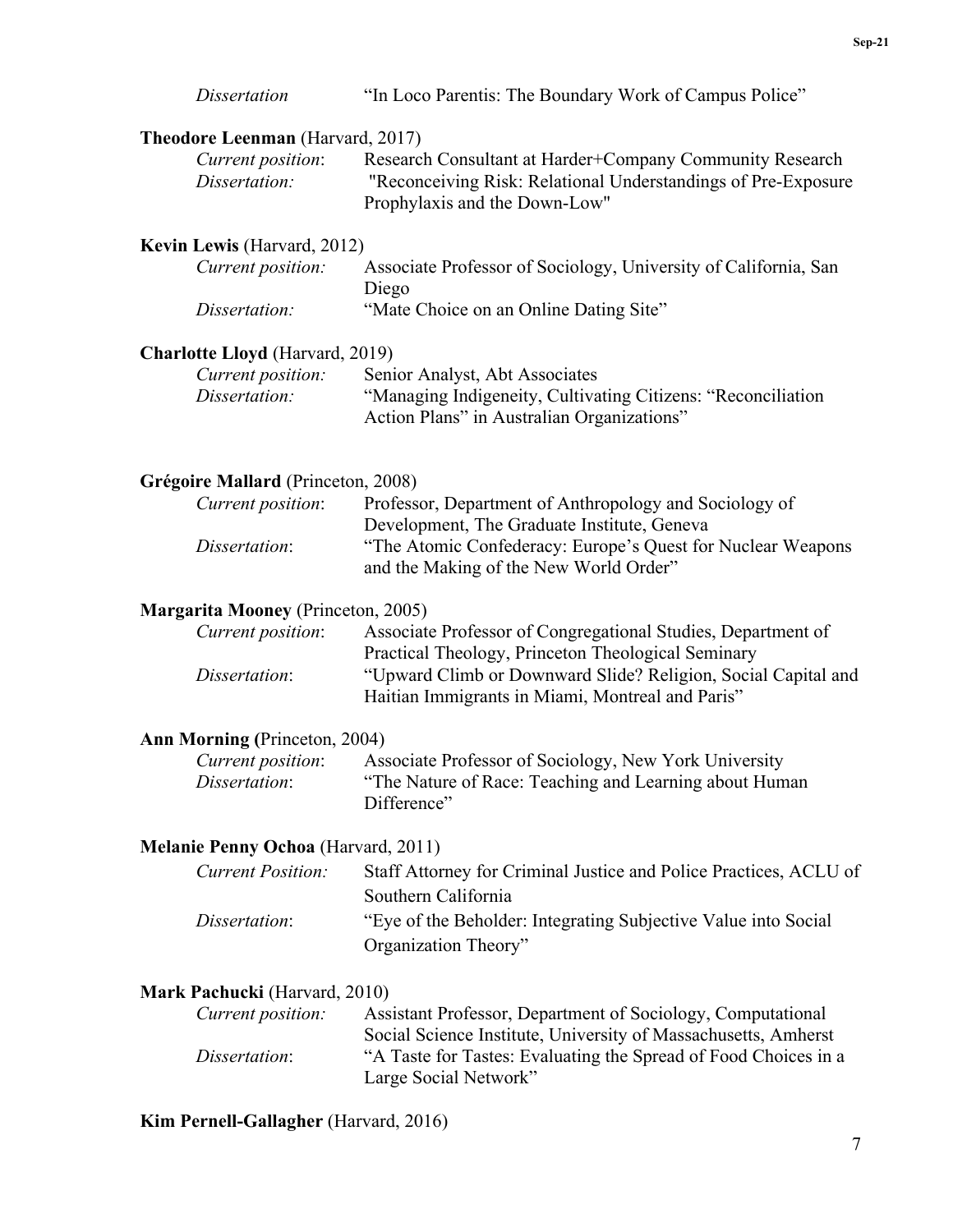| <b>Current Position:</b><br>Dissertation: | Assistant Professor of Sociology, University of Toronto<br>"The Causes of the Divergent Development of Banking<br>Regulation in the U.S., Canada, and Spain"                            |
|-------------------------------------------|-----------------------------------------------------------------------------------------------------------------------------------------------------------------------------------------|
| Cassi Pittman (Harvard, 2012)             |                                                                                                                                                                                         |
| <b>Current Position:</b><br>Dissertation: | Assistant Professor of Sociology, Case Western University<br>"The End of Poverty, or the Emergence of the Horizontal Ghetto?<br>Post-Public Housing Spatial Concentration in Baltimore" |
| Eva Rosen (Harvard, 2014)                 |                                                                                                                                                                                         |
| Current position:                         | Assistant Professor at the McCourt School of Public Policy,<br>Georgetown University                                                                                                    |
| Dissertation:                             | "The End of Poverty, or the Emergence of the Horizontal Ghetto?<br>Post-Public Housing Spatial Concentration in Baltimore"                                                              |
| Kyoko Sato (Princeton, 2007)              |                                                                                                                                                                                         |
| Current position:                         | Associate Director, Honors Program Director, Science &<br>Technology Studies, Stanford University                                                                                       |
| Dissertation:                             | "Politics and Meanings of Genetically Modified Food in the<br>United States, Japan and France"                                                                                          |
| John Schmalzbauer (Princeton, 1997)       |                                                                                                                                                                                         |
| Current position:                         | Professor and Blanche Gorman Strong Chair in Protestant<br>Studies, Department of Religious Studies, Missouri State<br>University                                                       |
| Lumumba Babushe Seegars (Harvard, 2021)   |                                                                                                                                                                                         |
| Current position:                         | Assistant Professor of Business Administration, Organizational<br>Behavior Unit, Harvard Business School                                                                                |
| <b>Dissertation</b>                       | "Social Identity Based Mobilization at Work: A Comparative<br>Study of Gender and Race Employee Resource Groups in Tech"                                                                |
| Laura Stark (Princeton, 2006)             |                                                                                                                                                                                         |
| Current position:                         | Associate Professor at the Center for Medicine, Health, and<br>Society; Associate Professor of History, Anthropology, and<br>Sociology, Vanderbilt University                           |
| Dissertation:                             | "Morality in Science: How Research is Evaluated in the Age of<br>Human Subjects Regulation"                                                                                             |
| Anna Sun (Princeton, 2008)                |                                                                                                                                                                                         |
| Current position:<br>Dissertation:        | Associate Professor of Religious Studies, Duke University<br>"Confusions over Confucianism: Two Controversies over the<br>Religious Nature of Confucianism, One Hundred Years Apart"    |
| Joshua Wakeham (Harvard, 2012)            |                                                                                                                                                                                         |
| Current position:                         | Assistant Professor, Department of Criminology and Criminal<br>Justice, The University of Alabama                                                                                       |
| Dissertation:                             | "Managing in the Face of Ambiguity and Uncertainty: The                                                                                                                                 |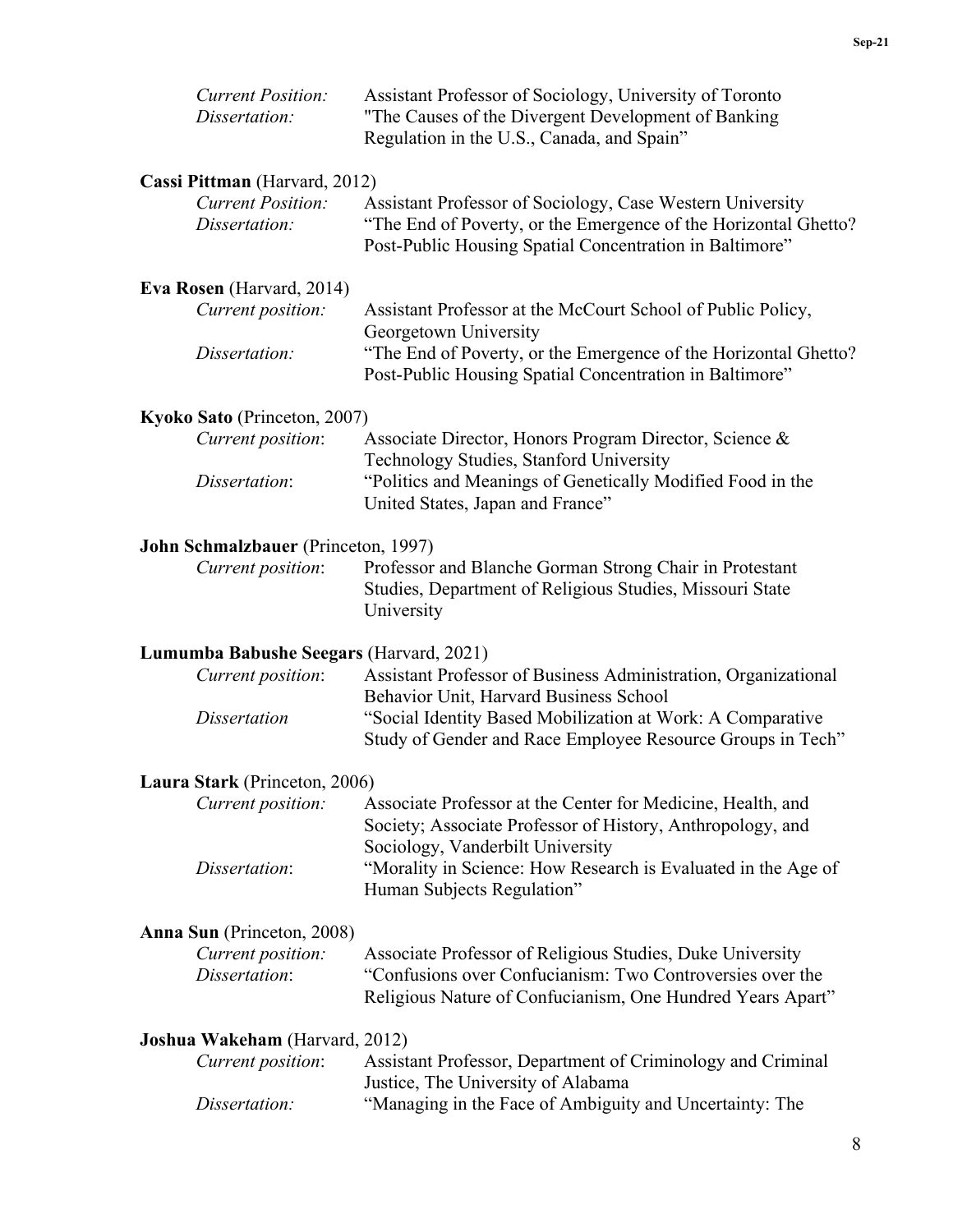Problems of Interpretation and Coordination in Juvenile Justice Organizations"

#### **Natasha Warikoo** (Harvard, 2007)

| Current position:    | Professor of Sociology, Tufts University                      |
|----------------------|---------------------------------------------------------------|
| <i>Dissertation:</i> | "The Cultural Worlds of Second Generation Teenagers in London |
|                      | and New York City"                                            |

*Past Visiting Graduate Students and Faculty (up to 2016—see also Research Cluster on Comparative Inequality and Inclusion, Weatherhead Center for International Affairs for 2016-present: [https://inequality.wcfia.harvard.edu/\)](https://inequality.wcfia.harvard.edu/)*

**Gabriel Abend** (Sociology, Northwestern University; visiting graduate student, Harvard, 2005- 2006)

| <b>Current Position:</b> | Associate Professor of Sociology, New York University; |
|--------------------------|--------------------------------------------------------|
|                          | Professor of Sociology, University of Lucerne          |
| Dissertation:            | "A Genealogy of Business Ethics"                       |

**Kristina Bakkaer Simonsen** (Political Science, Aarhus University; visiting Research Fellow spring 2016)

| <b>Current Position:</b> | Associate Professor, Political Science, Aarhus University |
|--------------------------|-----------------------------------------------------------|
| <i>Dissertation:</i>     | "Do They Belong? Host National Boundary Drawing and       |
|                          | Immigrants' Identificational Integration"                 |

**Alaric Bourgoin** (University of Padova; visiting faculty, Harvard, 2013)

| <b>Current Position:</b> | Associate Professor, Department of Management, Hautes etudes |
|--------------------------|--------------------------------------------------------------|
|                          | commercial, U de Montreal                                    |
| Dissertation:            | "Le conseil en management à l'épreuve de sa mise en valeur"  |

**Moa Bursell** (Stockholm University; visiting graduate student, Harvard, 2008-2009) *Current Position*: Researcher, Institute for Futures Studies; Researcher, Department of Sociology, Stockholm University *Dissertation*: "Ethnic Labor Market Incorporation in Sweden"

**Phillipa Chong** (Department of Sociology, University of Toronto; visiting graduate student, Harvard, spring 2010. Served on her dissertation committee)

| <b>Current Position:</b> | Assistant Professor of Sociology, McMaster University         |
|--------------------------|---------------------------------------------------------------|
| <i>Dissertation:</i>     | "Good Fiction: How Race and Ethnicity Inform Constructions of |
|                          | Literary Value"                                               |

**Vincent Gengnagel** (Sociology, University Friedrichshafen, Germany; visiting graduate student at Harvard University, Fall/Winter 2015)

| <i>Current Position:</i> | PhD ongoing                                                      |
|--------------------------|------------------------------------------------------------------|
| Dissertation:            | "The Academic Field between Nation-State and the 'European       |
|                          | Project': The Contribution of the Social Sciences and Humanities |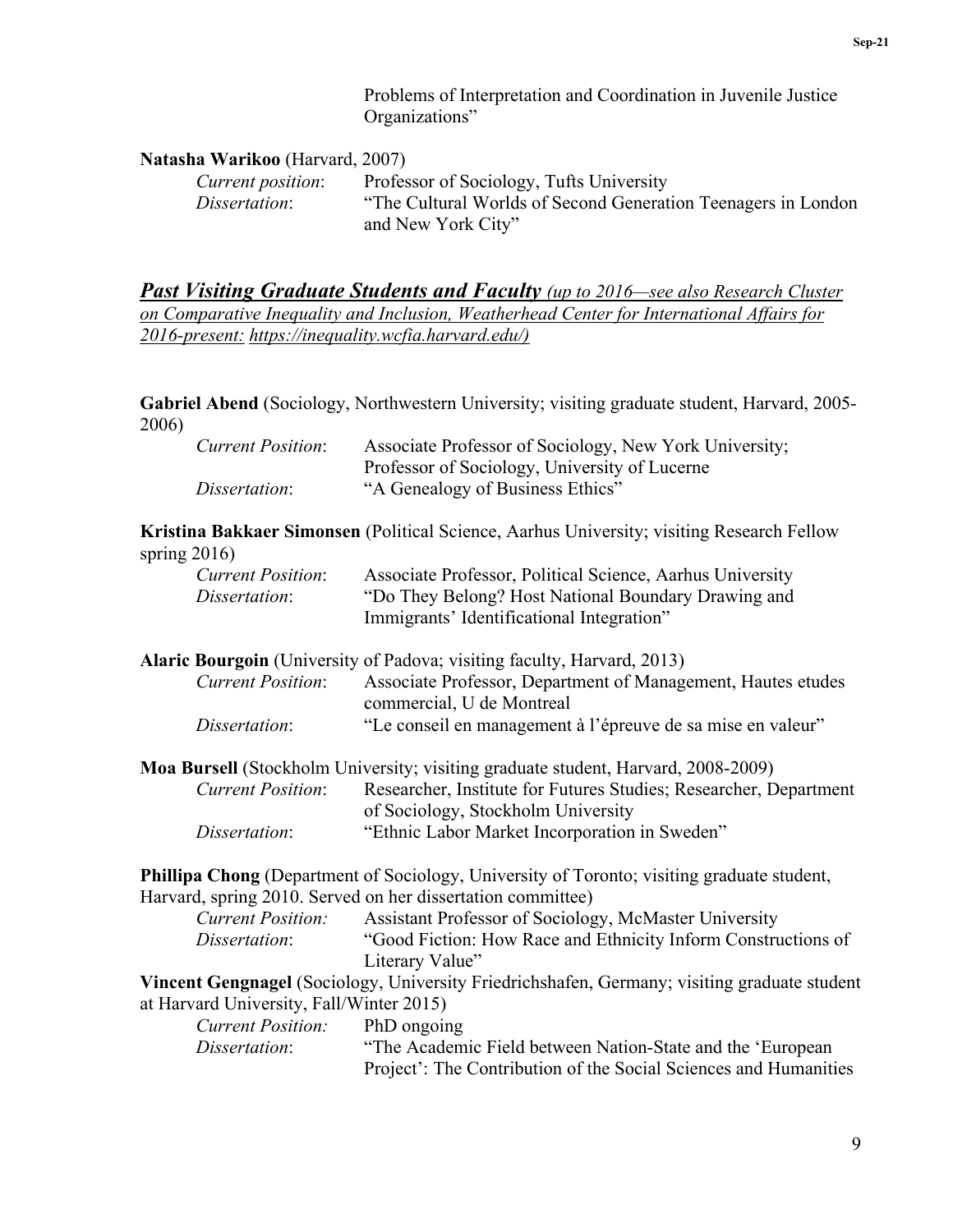**Linda Haapajarvi** (Ecole des Hautes Etudes en Sciences Sociales, Paris; visiting graduate student, Harvard, 2012-2013)

| Current Position: | Postdoctoral Researcher, University of Tampere; Fellow,       |
|-------------------|---------------------------------------------------------------|
|                   | Institute for Migration                                       |
| Dissertation:     | "Le passage à la citoyenneté. Analyse comparée des politiques |
|                   | d'intégration des femmes migrantes."                          |

**Delphine Hesters** (Ph.D. fellow of the Research Foundation, Flanders (FWO) and a doctoral candidate at the Centre for Sociological Research (CeSO) of the University of Leuven, Belgium; Fellow in Sociology, Harvard, 2009-2010.)

| <b>Current Position:</b> | Design and Facilitation Reformer, Drama Education Program, |
|--------------------------|------------------------------------------------------------|
|                          | Conservatorium Antewerpen, Belgium                         |

**Peter Hepburn** (Department of Sociology, University of California at Berkeley; Visiting Fellow, Department of Sociology, Harvard, 2014)

| <i>Current position:</i> | Associate Professional Specialist, Eviction Lab, Department of |
|--------------------------|----------------------------------------------------------------|
|                          | Sociology, Princeton University                                |
| Dissertation:            | "Limited Resources, Little Time: Work, Family, and Child Care  |
|                          | Challenges Facing Low-Income Households"                       |

**Katri Huutoniemi** (University of Helsinski, 2007-2008, visiting graduate student,

| Harvard, 2007-2008)      |                                                             |
|--------------------------|-------------------------------------------------------------|
| <b>Current Position:</b> | Senior Advisor, Support for Research Management Specialist, |
|                          | Research Services, University of Helsinki                   |
| Dissertation:            | "The Role of Interdisciplinarity in Knowledge Production."  |

**Lasse Gøhler Johansson** (University of Copenhagen, visiting graduate student at Harvard

| University, Spring 2017) |                    |  |                                                                 |
|--------------------------|--------------------|--|-----------------------------------------------------------------|
| Current position:        | PhD ongoing        |  |                                                                 |
| Dissertation:            |                    |  | "A Historical and Transnational Sociology of Research Practices |
|                          | in the Humanities" |  |                                                                 |

|                          | <b>Thomas König</b> (University of Vienna, visiting graduate student, Harvard, 2013-2014) |
|--------------------------|-------------------------------------------------------------------------------------------|
| <b>Current Position:</b> | Professor and Chair of Political Science and International                                |
|                          | Relations, University of Mannheim                                                         |

|                          | <b>Matthieu Mazzega</b> (University of Grenoble; visiting graduate student, Harvard, summer 2009) |
|--------------------------|---------------------------------------------------------------------------------------------------|
| <b>Current Position:</b> | Co-founder and No-code Expert at Ideable                                                          |
| Dissertation:            | "From the study of racism and antiracism common sense from                                        |
|                          | discussions on the Internet"                                                                      |

**Nasar Meer** (Political Science, University of Bristol (U.K.); visiting graduate student Harvard, fall 2005)

| Current position: | Professor of Race, Identity and Citizenship, School of Social and |
|-------------------|-------------------------------------------------------------------|
|                   | Political Sciences, University of Edinburgh; Royal Society of     |
|                   | Edinburgh Research Fellow                                         |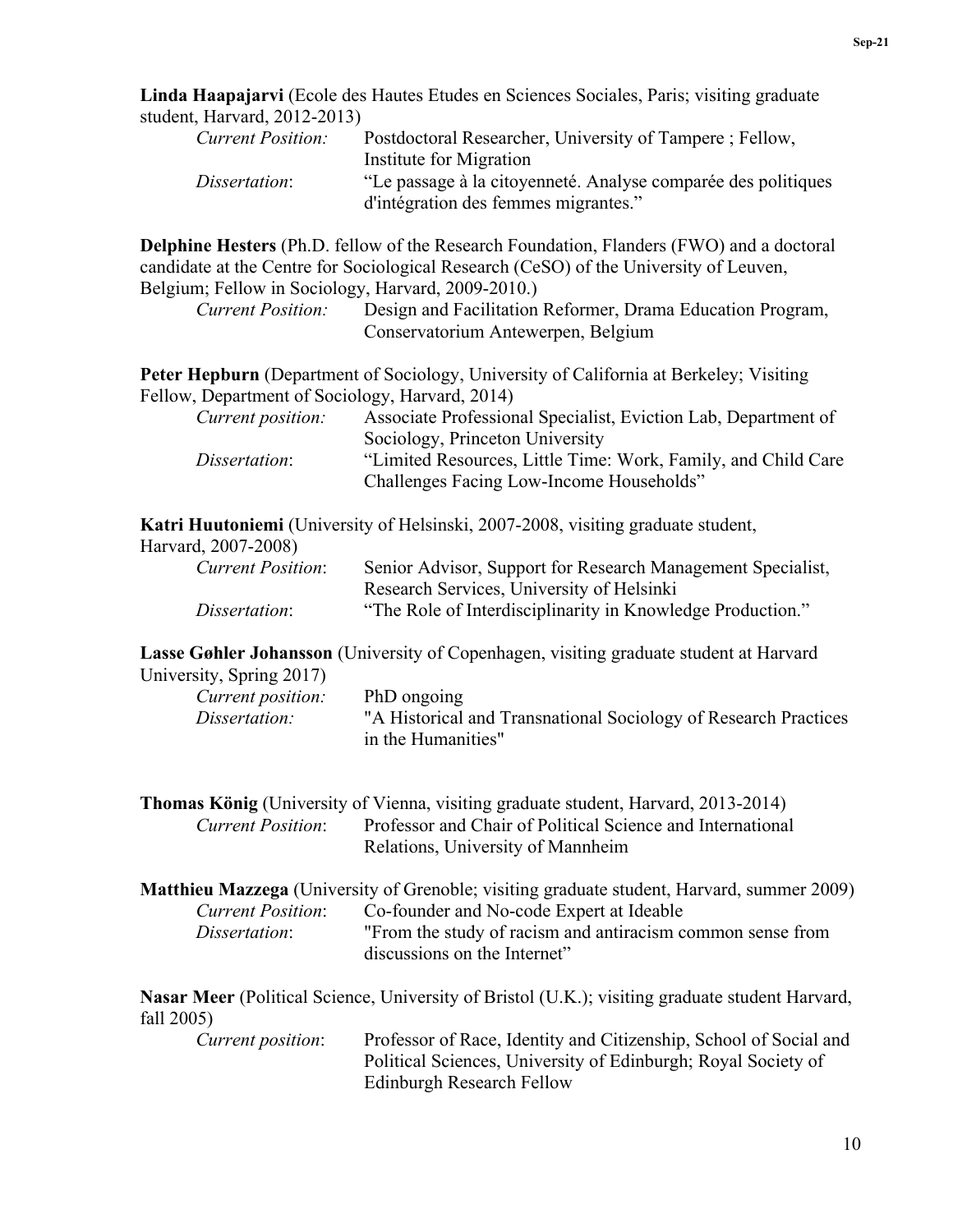| Dissertation:            | "Citizenship and double consciousness: Muslims and<br>multiculturalism in Britain" |
|--------------------------|------------------------------------------------------------------------------------|
|                          | Jules Naudet (Sciences Po, Paris; I served on his dissertation oral defense)       |
| <b>Current Position:</b> | CNRS Research Fellow, Centre National de Recherche Scientifique,                   |
|                          | Ecole des Hautes Etudes en Sciences Sociales, Paris                                |
| Dissertation:            | "Analyse comparée de l'expérience de la mobilité sociale ascendante                |
|                          | intergénérationnelle aux Etats-Unis, en France et aux Indes"                       |

**Frédéric Renkens** (European University Institute; visiting graduate student, Harvard, 2009-2010)

| .                 |                                                             |
|-------------------|-------------------------------------------------------------|
| Current position: | Consultant, Zahrnt & Renkens                                |
| Dissertation:     | "The Discourse of Self-Actualization under the Influence of |
|                   | Academic Institutional Framework and Social Background:     |
|                   | Comparing Students' Narratives in French and American Elite |
|                   | and Non-Elite Universities"                                 |

**Olivier Roueff** (Sociology, Ecole des Hautes Etudes en Sciences Sociales, Paris; visiting graduate student, Harvard, 2004-2005)

| Current position: | Researcher, Centre National de Recherche Scientifique, Ecole des |
|-------------------|------------------------------------------------------------------|
|                   | Hautes Etudes en Sciences Sociales, Paris                        |
| Dissertation:     | "The Scales of Experience: Taste as a Processual Structure of    |
|                   | Situations. A Historical Ethnography of Jazz in France"          |

Al**exis Trémoulinas** (Science Po, Paris, 2007-2008, visiting grad student 2007-2008) *Current position*: Professor of Sociology, Université de La Rochelle *Dissertation Topic*: "Sports and Ethnic Conflict in France"

**Julien Wacquez** (PhD studies in Sociology at École des Hautes Études en Sciences Sociales, Paris; visiting grad student, Harvard, 2015-2016)

| Current position: | Visiting Fellow, CEFRES, French Research Center in Humanities  |
|-------------------|----------------------------------------------------------------|
|                   | and Social Sciences, Prague, Czech Republic                    |
| Dissertation:     | "La Grammaire de la Vraisemblance : l'attachement à la réalité |
|                   | des praticiens de la science-fiction"                          |

**Jonathan White** (Political Science, European University Institute, Florence; visiting graduate student, Harvard, winter 2005)

| Current position: | Professor of European Politics, London School of Economics |
|-------------------|------------------------------------------------------------|
| Dissertation:     | "The Political Bond in Europe"                             |

**Ariane Zambiras** (Sociology, Ecole des Hautes Etudes en Sciences Sociales; Served on her dissertation defense committee)

| <i>Current position:</i> | Project Director, Fabernovel US                                     |
|--------------------------|---------------------------------------------------------------------|
| Dissertation:            | "La politique inspirée : Religion et imaginaire politique aux Etat- |
|                          | Unis"                                                               |

## *Past Post-doctoral Fellows*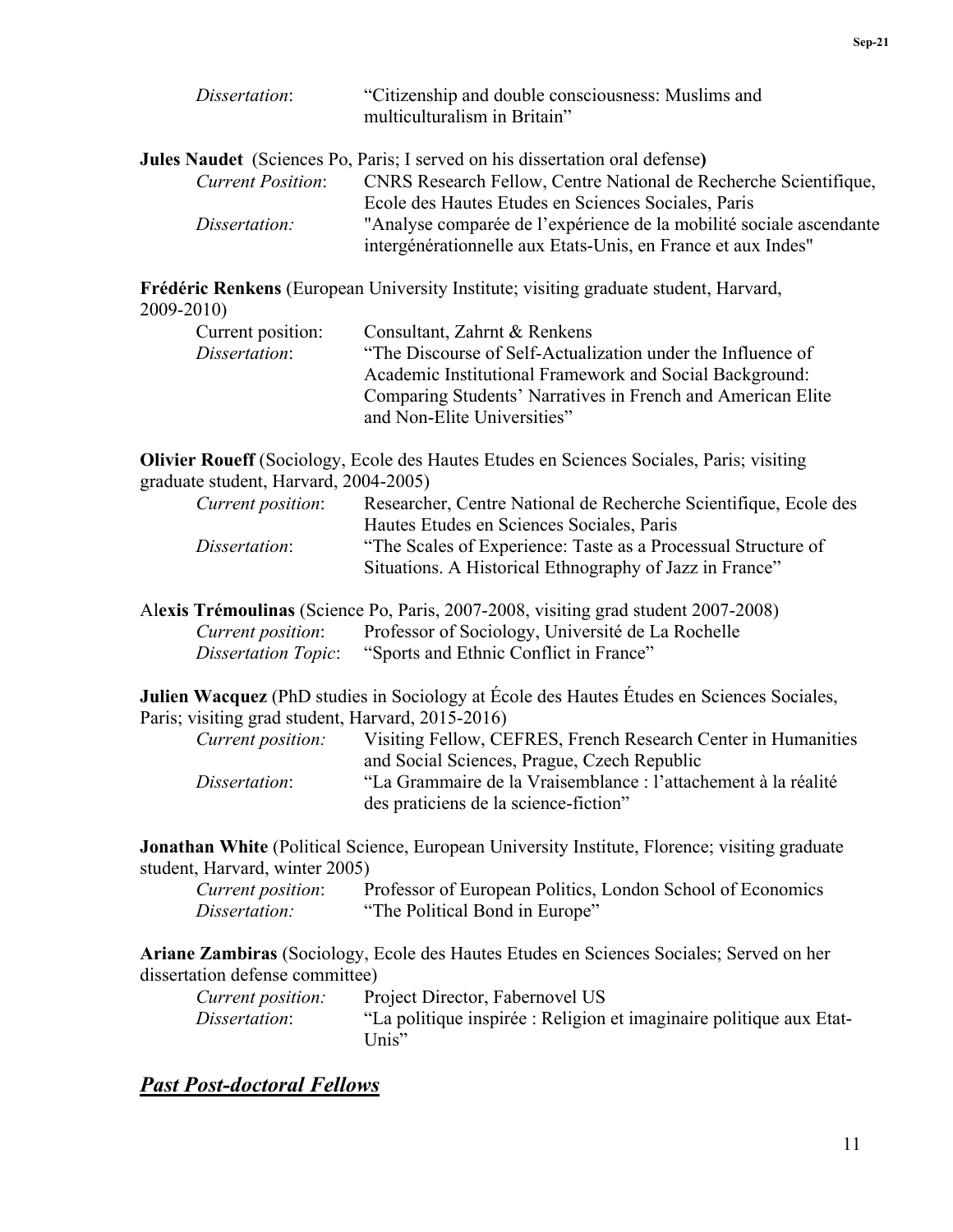**Johannes Angermuller** (Centre for Applied Linguistics; Visiting Scholar, Department of Sociology, Harvard, 2012)

| $5.010 \pm 0.1$ , $1.001 \pm 0.01$ |                                                                 |
|------------------------------------|-----------------------------------------------------------------|
| <b>Current Position:</b>           | Professor of Discourse, Languages and Applied Linguistics, Open |
|                                    | University, Milton Keynes, UK; Centre for Applied Linguistics,  |
|                                    | Warwick, Coventry, UK                                           |

**Janice D. Aurini** (Sociology, McMaster University; post-doctoral researcher, Harvard, 2006- 2007)

| Current position: | Associate Professor, Associate Chair for Undergraduate Studies, |
|-------------------|-----------------------------------------------------------------|
|                   | Sociology, University of Waterloo                               |
| Dissertation:     | "Extra-Curriculum Activities and Social Reproduction in the     |
|                   | Canadian and American Upper-Middle Class"                       |

**Matteo Bortolini** (Center for the Sociology of Innovation; Visiting Scholar, Department of Sociology, Harvard, 2013)

| <b>Current Position:</b> | Associate Professor of Sociology, University of Padova, Italy |  |  |  |  |
|--------------------------|---------------------------------------------------------------|--|--|--|--|
|--------------------------|---------------------------------------------------------------|--|--|--|--|

**Bruno Cousin** (Observatoire sociologique du changement, Sciences Po; Paris; Post-doctoral Fellow, Sociology, Harvard, 2008-2009)

| Current position: | Assistant Professor of Urban Sociology, Sciences Po           |
|-------------------|---------------------------------------------------------------|
| Dissertation:     | "Comparatism as a Mode of Perception and Representation: a    |
|                   | Case Study of French Expatriates and Immigrants in the United |
|                   | States"                                                       |

**Nicolas Duvoux** (Université de Vincennes Paris 8; Visiting Scholar, Department of Sociology, Harvard, 2012-2013)

| Current Position: | Professor of Sociology, University of Paris 8 Vincennes Saint- |
|-------------------|----------------------------------------------------------------|
|                   | Denis; Editor-in-chief, La Vie des Idées                       |

**Margaret Frye** (Sociology Department, The University of California, Berkeley; Postdoctoral Fellow, Harvard, 2013-2015)

| Current position: | Assistant Professor of Sociology, University of Michigan |
|-------------------|----------------------------------------------------------|
| Dissertation:     | "Sexual Behavior and Scholastic Success: Moral Codes and |
|                   | Behavioral Outcomes in Malawi"                           |

**Honaida Ghanim** (Department of Anthropology and Sociology, Hebrew University; postdoctoral Fellow, Center for Middle Eastern Studies at Harvard, Fall 2006)

| Current position: | General Director of "MADAR" the Palestinian Forum for Israeli     |
|-------------------|-------------------------------------------------------------------|
|                   | Studies (Ramallah)                                                |
| Dissertation:     | "The Social Role of the Palestinian Intellectuals in Israel 1948- |
|                   | 2000"                                                             |

**Silke Gülker** (Wizzenschaft Zentrum Berlin, Post-Doctoral Fellow; Visiting Scholar, SRC Program, Department of the History of Science/Divinity School, Harvard 2013-2014)

| Current position: | Research Associate in Sociology, University of Leipzig  |
|-------------------|---------------------------------------------------------|
| Dissertation:     | "Cooperative Labor Market Policy in the European Union" |